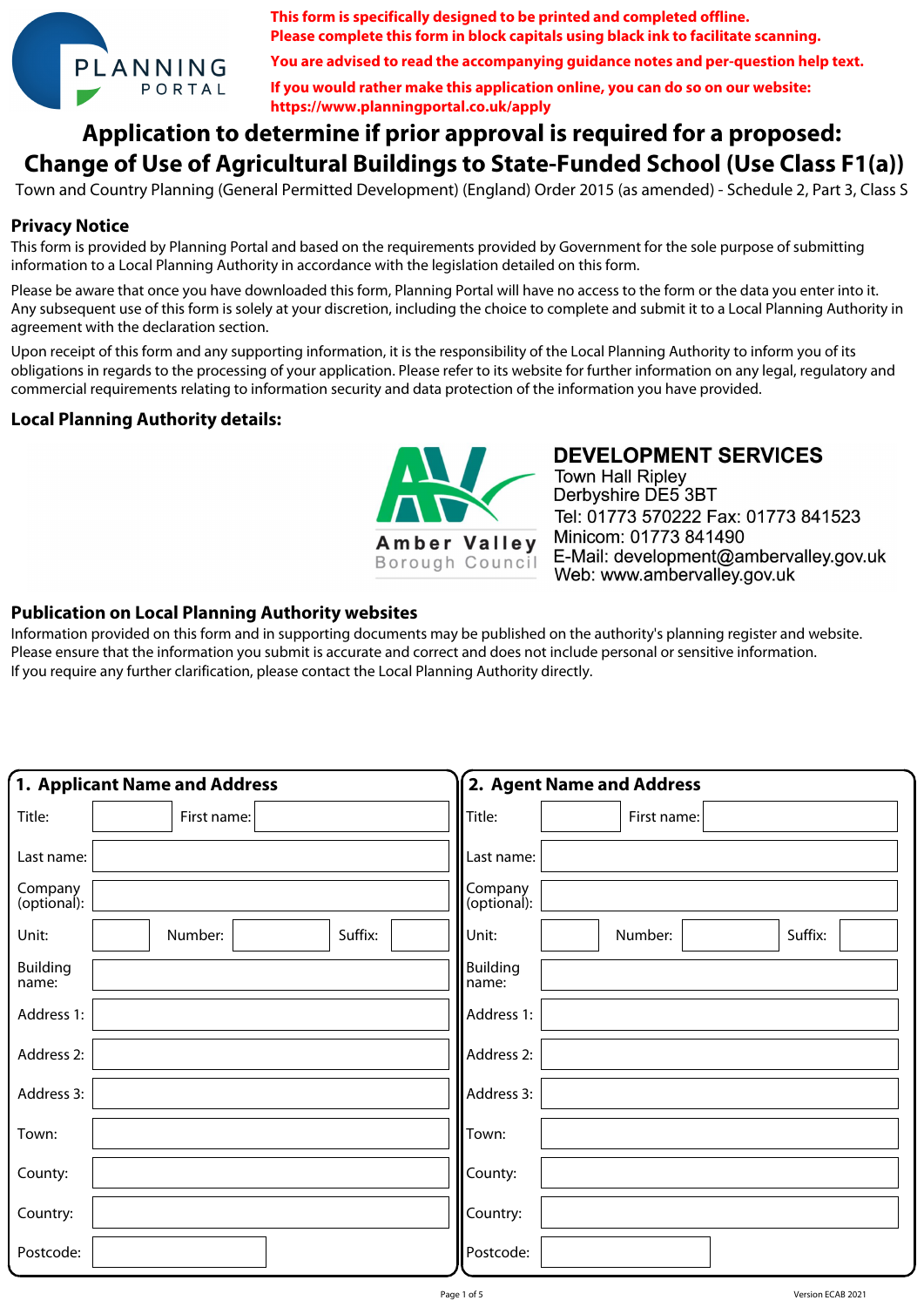| <b>3. Site Address Details</b>                                                                                                                                                                          |    |                                                                 |         |  |  |         |  |
|---------------------------------------------------------------------------------------------------------------------------------------------------------------------------------------------------------|----|-----------------------------------------------------------------|---------|--|--|---------|--|
|                                                                                                                                                                                                         |    | Please provide the full postal address of the application site. |         |  |  |         |  |
| Unit:                                                                                                                                                                                                   |    |                                                                 | Number: |  |  | Suffix: |  |
| <b>Building name:</b>                                                                                                                                                                                   |    |                                                                 |         |  |  |         |  |
| Address 1:                                                                                                                                                                                              |    |                                                                 |         |  |  |         |  |
| Address 2:                                                                                                                                                                                              |    |                                                                 |         |  |  |         |  |
| Address 3:                                                                                                                                                                                              |    |                                                                 |         |  |  |         |  |
| Address 4:                                                                                                                                                                                              |    |                                                                 |         |  |  |         |  |
| Postcode:                                                                                                                                                                                               |    |                                                                 |         |  |  |         |  |
| 4. Eligibility                                                                                                                                                                                          |    |                                                                 |         |  |  |         |  |
| Was the use of the site on 20 March 2013 (or the last use before that date) solely for an agricultural use as part of an established<br>agricultural unit?                                              |    |                                                                 |         |  |  |         |  |
| Yes<br>٦                                                                                                                                                                                                | No |                                                                 |         |  |  |         |  |
| If not, and was the site only brought into use after 20 March 2013, what date<br>was it brought into use solely for an agricultural use as part of an established<br>(DD/MM/YYYY)<br>agricultural unit: |    |                                                                 |         |  |  |         |  |
| Has the use, as detailed above, been continuous since the date stated; and will that use continue until the proposed development<br>commences?                                                          |    |                                                                 |         |  |  |         |  |
| $\Box$ Yes                                                                                                                                                                                              | No |                                                                 |         |  |  |         |  |
| To be eligible for this permitted development right, the site must have been used as detailed above:                                                                                                    |    |                                                                 |         |  |  |         |  |

- on 20 March 2013 (or the last use before that date); or

- if brought into use after 20 March 2013, for a period of at least 10 years prior to development commencing. If this will not be the case, you should not continue with this application and seek advice from the Local Planning Authority on the best course of action.

Has any work under the permitted development rights for the erection, extension or alteration of a building reasonably necessary for the purposes of agriculture been carried out on the agricultural unit since 20 March 2013?

| If you have answered yes above, the proposal will exceed the limits set by legislation. In this circumstance, you should not continue with |  |
|--------------------------------------------------------------------------------------------------------------------------------------------|--|
| this application and seek advice from the Local Planning Authority on the best course of action.                                           |  |

Will the total combined value for:

- the floor space in the building(s) within an established agricultural unit; and
- the land area within the curtilage of the building(s) within an established agricultural unit

changed under this permitted development right (previously and in this proposal), exceed 500 square metres?

 $\Box$  Yes  $\Box$  No

 $\Box$  Yes  $\Box$  No

If you have answered yes above, the proposal will exceed the limits set by legislation. In this circumstance, you should not continue with this application and seek advice from the Local Planning Authority on the best course of action.

Is any part of the land, site or building:

- in a site of special scientific interest;

- in a safety hazard area;

- in a military explosives storage area;

- a scheduled monument (or the site contains one);

- a listed building (or within the curtilage of a listed building).

| N٥<br>∨م∨<br>I |  |
|----------------|--|
|----------------|--|

If you have answered yes above, the proposal will exceed the limits set by legislation. In this circumstance, you should not continue with this application and seek advice from the Local Planning Authority on the best course of action.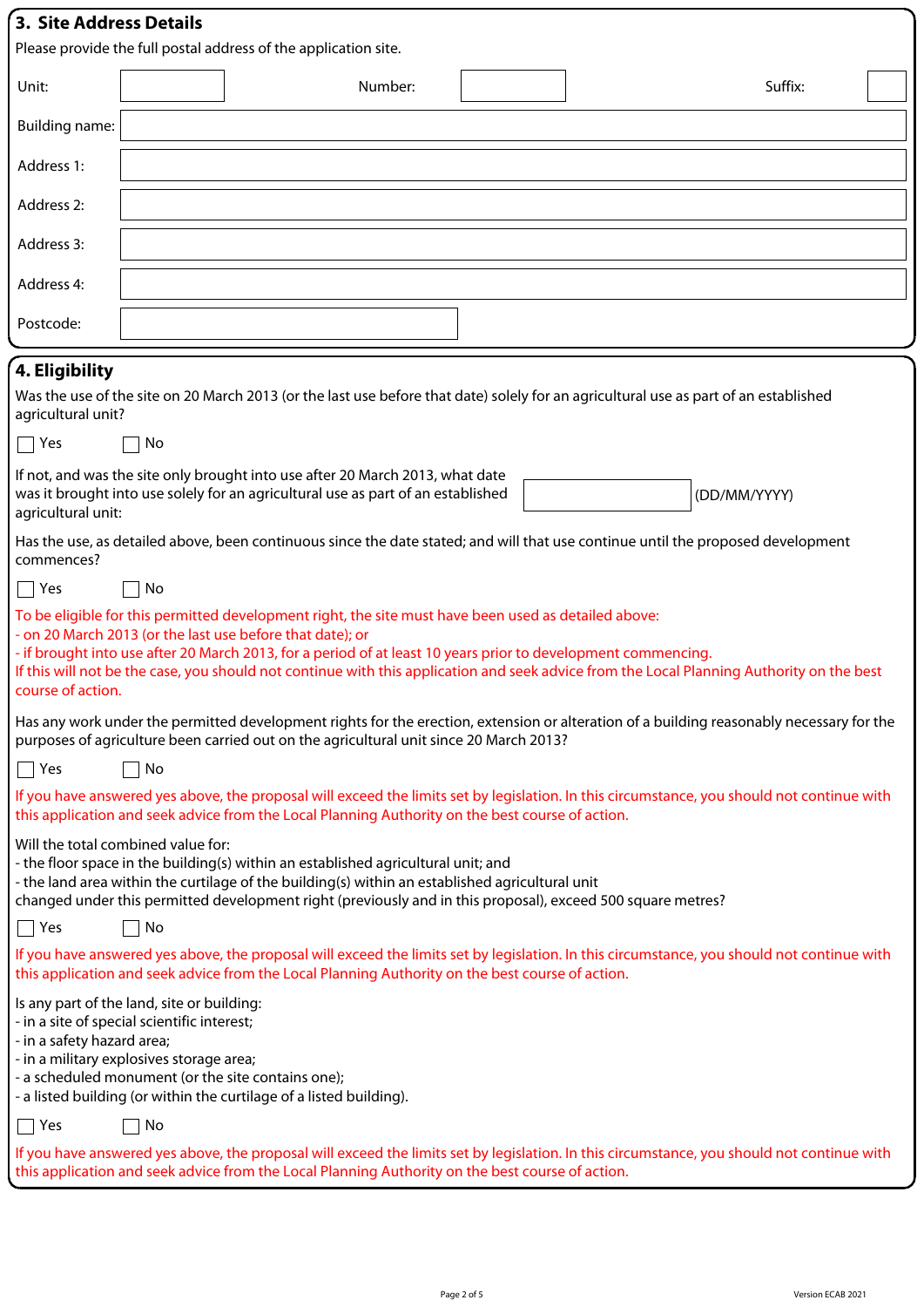| <b>5. Agricultural Tenants</b>                                                                                                                                                                                                                                                                                                                                                                                                                                                                                                                                                                                                                                                                                            |
|---------------------------------------------------------------------------------------------------------------------------------------------------------------------------------------------------------------------------------------------------------------------------------------------------------------------------------------------------------------------------------------------------------------------------------------------------------------------------------------------------------------------------------------------------------------------------------------------------------------------------------------------------------------------------------------------------------------------------|
| Is the site currently occupied under any agricultural tenancy agreements?                                                                                                                                                                                                                                                                                                                                                                                                                                                                                                                                                                                                                                                 |
| $\Box$ Yes<br>No                                                                                                                                                                                                                                                                                                                                                                                                                                                                                                                                                                                                                                                                                                          |
| If yes, have all the parties to any agricultural tenancy agreements consented to the change of use?                                                                                                                                                                                                                                                                                                                                                                                                                                                                                                                                                                                                                       |
| $\bigcap$ Yes<br>No                                                                                                                                                                                                                                                                                                                                                                                                                                                                                                                                                                                                                                                                                                       |
| If the site is currently occupied under any agricultural tenancy agreements and:<br>- all parties have consented to the change of use<br>You will need to include copies of the written confirmations from all relevant landlords and tenants, stating their consent, when this<br>application is submitted.<br>- not all parties have consented to the change of use<br>Your proposals will not be eligible for permitted development based on the limits set by legislation. In this circumstance, you should not<br>continue with this application and seek advice from the Local Planning Authority on the best course of action.                                                                                     |
| Have any agricultural tenancy agreements been terminated in the year before development is proposed to begin for the purpose of<br>carrying out the proposed change of use?                                                                                                                                                                                                                                                                                                                                                                                                                                                                                                                                               |
| $\bigcap$ Yes<br>No                                                                                                                                                                                                                                                                                                                                                                                                                                                                                                                                                                                                                                                                                                       |
| If yes, have all the parties to all of the terminated agricultural tenancy agreements agreed that the site is no longer required for<br>agricultural use?                                                                                                                                                                                                                                                                                                                                                                                                                                                                                                                                                                 |
| $\Box$ Yes<br>No<br>If any agricultural tenancy agreements have been terminated in the year before development is proposed to begin for the purpose of                                                                                                                                                                                                                                                                                                                                                                                                                                                                                                                                                                    |
| carrying out the proposed change of use, and:<br>- all parties have agreed that the site is no longer required for agricultural use<br>You will need to include copies of the written confirmations from all relevant landlords and tenants, stating that they agree the site is no<br>longer required for any agricultural use, when this application is submitted.<br>- not all parties agreed that the site is no longer required for agricultural use<br>Your proposals will not be eligible for permitted development based on the limits set by legislation. In this circumstance, you should not<br>continue with this application and seek advice from the Local Planning Authority on the best course of action. |
| 6. Description of Proposed Works, Impacts and Risks                                                                                                                                                                                                                                                                                                                                                                                                                                                                                                                                                                                                                                                                       |
| Please describe the proposed development including the siting and location of the building(s):                                                                                                                                                                                                                                                                                                                                                                                                                                                                                                                                                                                                                            |
|                                                                                                                                                                                                                                                                                                                                                                                                                                                                                                                                                                                                                                                                                                                           |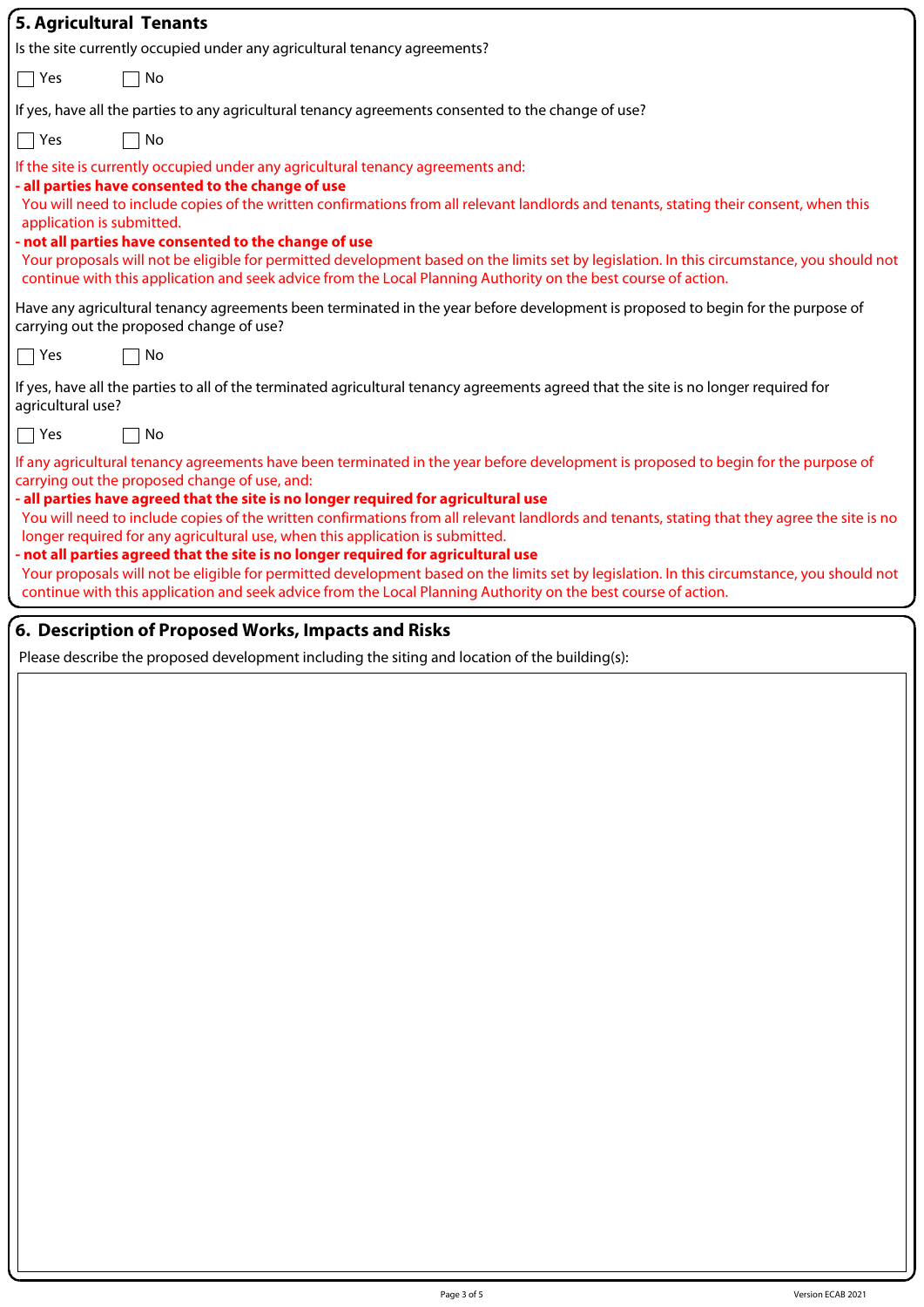## **6. Description of Proposed Works, Impacts and Risks (continued)**

Please provide details of any transport and highways impacts and how these will be mitigated:

Please provide details of any noise impacts and how these will be mitigated:

Please provide details of any contamination risks and how these will be mitigated: